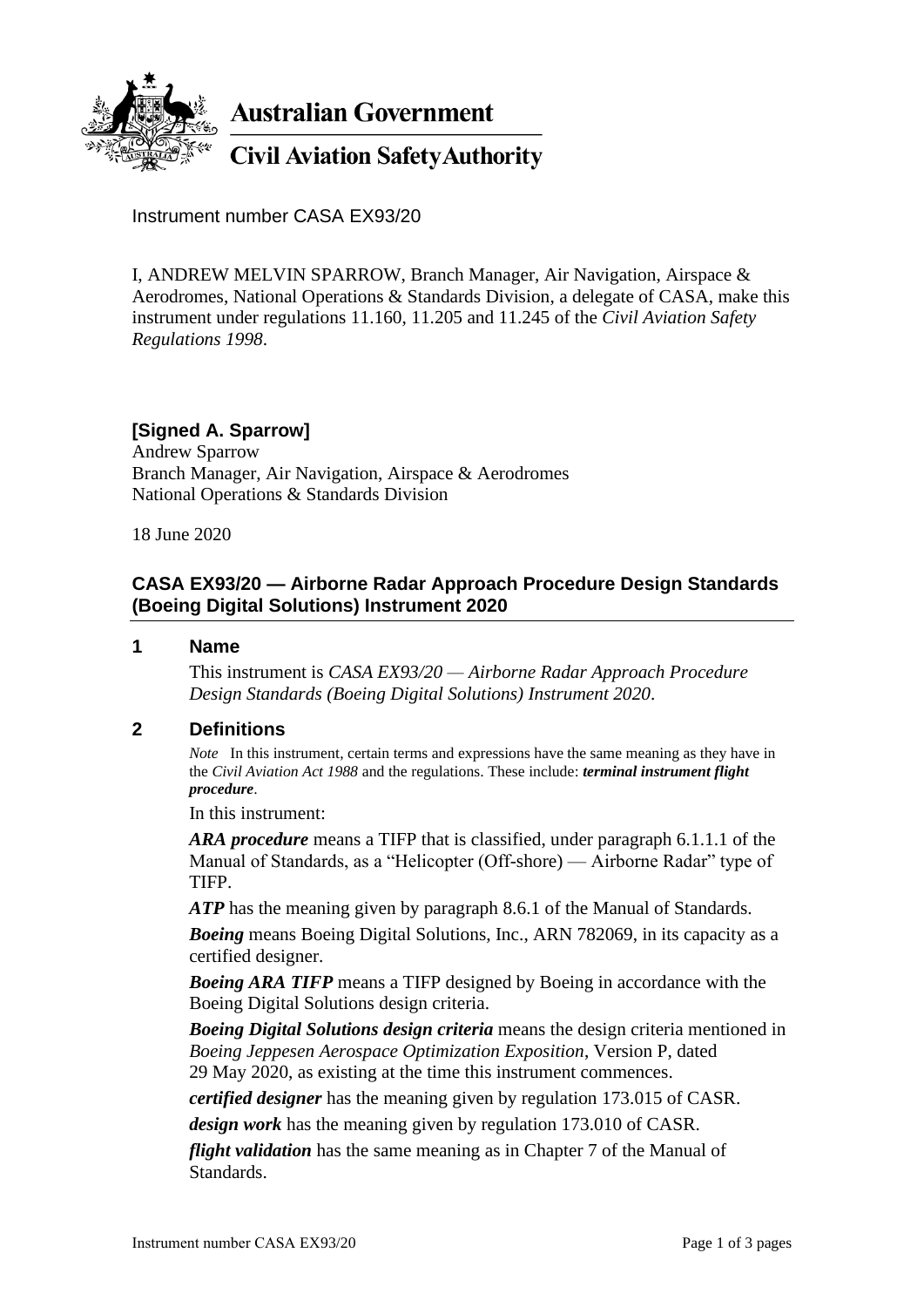*low terrain* has the meaning given by paragraph 8.6.1 of the Manual of Standards.

*Manual of Standards* has the meaning given by regulation 173.010 of CASR. *specified area*, in relation to a Boeing ARA TIFP, means an area, in the vicinity of the TIFP, that has been identified by Boeing as requiring monitoring for obstacles.

*TIFP* means a terminal instrument flight procedure.

*VF* has the meaning given by paragraph 8.6.1 of the Manual of Standards.

#### **3 Exemption**

- (1) This section applies to Boeing in relation to its design work on an ARA procedure.
- (2) Boeing is exempt from compliance with regulation 173.085 of CASR to the extent that the regulation requires Boeing to ensure that the ARA procedure is designed in accordance with Section 8.6 of the Manual of Standards.
- (3) The exemption is subject to the conditions in section 4.

# **4 Conditions**

- (1) Boeing must design the ARA procedure in accordance with the Boeing Digital Solutions design criteria.
- (2) Boeing must:
	- (a) have an agreement or arrangement with a helicopter operator that proposes to follow the ARA procedure, in relation to the design of the procedure; and
	- (b) design the procedure in consultation with the helicopter operator; and
	- (c) design the procedure so that it is consistent with the operational procedures of the helicopter operator.
- (3) Boeing must design the ARA procedure so that the VF of the ARA procedure is over water.
- (4) Boeing must not design the ARA procedure if the distance between the ATP and VF of the procedure would be more than the distance between the ATP of the procedure and any land in any direction.
- (5) For an ARA procedure that overlaps land, other than low terrain, Boeing must:
	- (a) apply to CASA for flight validation of the design of the procedure in accordance with paragraph 6.1.2 of the Manual of Standards, as if the procedure was not an ARA procedure; and
	- (b) before it gives the ARA procedure to a helicopter operator to follow, receive, from CASA, either:
		- (i) the completed flight validation report for the flight validation mentioned in paragraph (a); or
		- (ii) a written notice stating that a flight validation is not required for the procedure.

# **5 Directions**

(1) Boeing must give CASA 30 days' prior written notice of an amendment to the Boeing Digital Solutions design criteria, unless the amendment is only of an editorial or clerical nature, and does not affect technical or procedural matters.